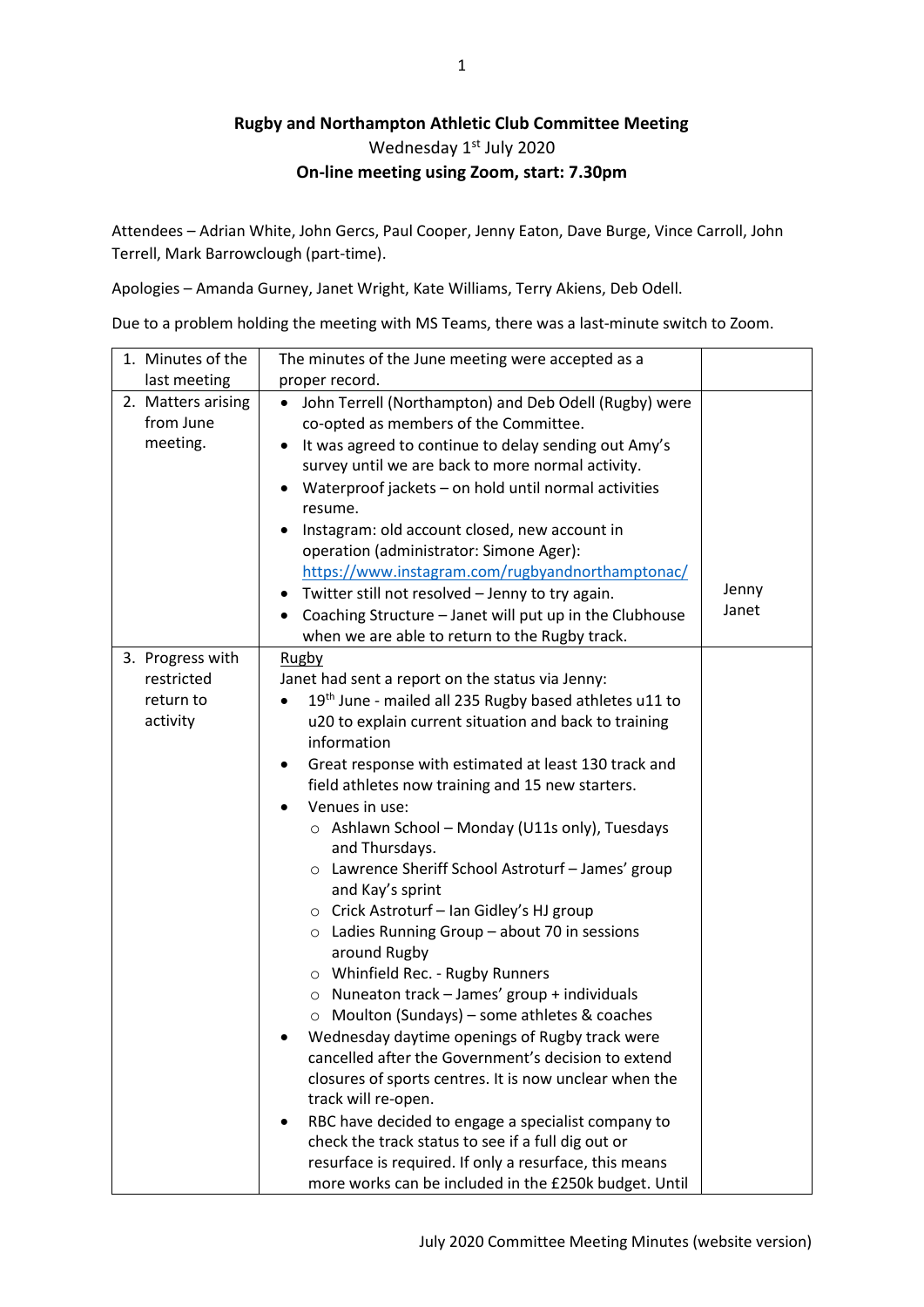|               | this is known, the scope of works cannot be completed                 |         |
|---------------|-----------------------------------------------------------------------|---------|
|               | and the contractor cannot be awarded the work, so the                 |         |
|               | start date is not known.                                              |         |
|               | Moulton                                                               |         |
|               | Track open at usual times on Tuesdays, Thursdays and                  |         |
|               | Sundays.                                                              |         |
|               | Operating at maximum capacity with 5:1 athletes-to-                   |         |
|               | coach ratio.                                                          |         |
| 4. Membership | Elections<br>a)                                                       |         |
|               | Two new members were elected.                                         |         |
|               | Resignations<br>b)                                                    |         |
|               | One club transfer request was agreed as a resignation<br>$\bullet$    |         |
|               | (subsequently changed her mind and is staying with us)                |         |
|               | There were 6 resignations (no transfer requests), which               |         |
|               | were accepted.                                                        |         |
|               | Other membership items<br>C)                                          |         |
|               | Paul is re-starting the paused GoCardless direct debits<br>٠          |         |
|               | to collect renewal payments on 1 August. Paul is also                 |         |
|               | contacting other members to request renewal                           |         |
|               | payments on 1 August (except where not yet due).                      |         |
|               | Monthly GoCardless payment plans for Individual and                   |         |
|               |                                                                       |         |
|               | Family memberships have been introduced (£14 and                      |         |
|               | £28/month, as decided at the interim committee                        |         |
|               | meeting on 17 June.                                                   |         |
|               | Requests for EA fees are not being sent out, except                   |         |
|               | where members ask for them. EA have extended the                      |         |
|               | registration renewal deadline to 31 August 2020 for the               |         |
|               | current affiliation year (year to 31 March 2021).                     |         |
|               | Our minimum age was queried and confirmed to be 8                     | John G. |
|               | years, according to the Constitution. John G. will                    |         |
|               | investigate whether there is any reason that it has to be             |         |
|               | age 8 (e.g. insurance).                                               |         |
| 5. Finance    | Paul had circulated the usual finance reports.<br>٠                   |         |
|               | Income and expenditure have continued to be very low,                 |         |
|               | although last month's expenditure has included hire                   |         |
|               | charges for Moulton track and Ashlawn School, as well                 |         |
|               | as PPE and first aid kits.                                            |         |
|               | "Sponsorship" to be an agenda item for a future                       |         |
|               | meeting.                                                              |         |
| 6. Facilities | Paul has still to contact RBC with the proposal agreed at             | Paul    |
|               | the June meeting for modifying the draft lease to try to              |         |
|               | enable RBC to remove clause 10.2: "We may end this                    |         |
|               | lease by giving to you not less than six months' written              |         |
|               | notice at any time during the term of the lease."                     |         |
| 7. Coaching & | Competition                                                           |         |
| Competition   | Most of the track and field events this season have been<br>$\bullet$ |         |
|               | cancelled. The Midland Vets League might be limited to                |         |
|               | just a final.                                                         |         |
|               | Rugby 10 - awaiting further guidance from EA before                   |         |
|               | deciding whether to proceed (planned date: 4 October).                |         |